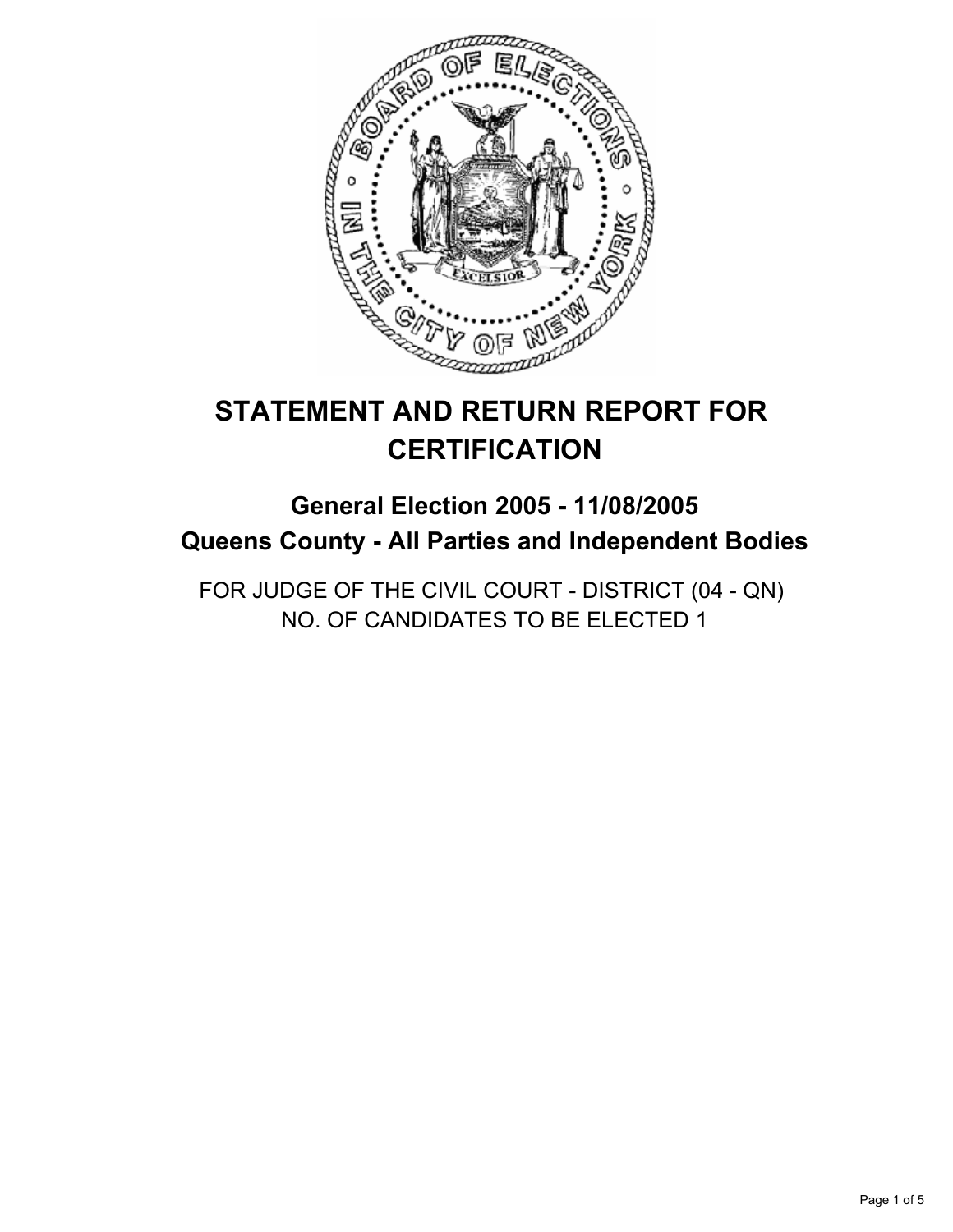

#### **ASSEMBLY DISTRICT 24**

| PUBLIC COUNTER                  | 9,120 |
|---------------------------------|-------|
| <b>EMERGENCY</b>                | 33    |
| ABSENTEE/MILITARY               | 171   |
| <b>AFFIDAVIT</b>                | 69    |
| <b>TOTAL BALLOTS</b>            | 9,393 |
| KENNETH C HOLDER (REPUBLICAN)   | 2,069 |
| KENNETH C HOLDER (DEMOCRATIC)   | 4,162 |
| KENNETH C HOLDER (CONSERVATIVE) | 286   |
| <b>TOTAL VOTES</b>              | 6,517 |
| <b>UNRECORDED</b>               | 2.876 |

#### **ASSEMBLY DISTRICT 25**

| PUBLIC COUNTER                  | 3,941 |  |
|---------------------------------|-------|--|
| <b>EMERGENCY</b>                | 0     |  |
| ABSENTEE/MILITARY               | 120   |  |
| <b>AFFIDAVIT</b>                | 80    |  |
| <b>TOTAL BALLOTS</b>            | 4,141 |  |
| KENNETH C HOLDER (REPUBLICAN)   | 675   |  |
| KENNETH C HOLDER (DEMOCRATIC)   | 1,890 |  |
| KENNETH C HOLDER (CONSERVATIVE) | 73    |  |
| <b>TOTAL VOTES</b>              | 2,638 |  |
| <b>UNRECORDED</b>               | 1.503 |  |

#### **ASSEMBLY DISTRICT 26**

| PUBLIC COUNTER                  | 222 |  |
|---------------------------------|-----|--|
| <b>EMERGENCY</b>                |     |  |
| ABSENTEE/MILITARY               | 6   |  |
| <b>AFFIDAVIT</b>                |     |  |
| <b>TOTAL BALLOTS</b>            | 228 |  |
| KENNETH C HOLDER (REPUBLICAN)   | 60  |  |
| KENNETH C HOLDER (DEMOCRATIC)   | 100 |  |
| KENNETH C HOLDER (CONSERVATIVE) | 3   |  |
| <b>TOTAL VOTES</b>              | 163 |  |
| <b>UNRECORDED</b>               | 65  |  |

#### **ASSEMBLY DISTRICT 27**

| PUBLIC COUNTER                  | 5,796 |
|---------------------------------|-------|
| <b>EMERGENCY</b>                |       |
| ABSENTEE/MILITARY               | 121   |
| AFFIDAVIT                       | 71    |
| <b>TOTAL BALLOTS</b>            | 5,988 |
| KENNETH C HOLDER (REPUBLICAN)   | 1,169 |
| KENNETH C HOLDER (DEMOCRATIC)   | 2,578 |
| KENNETH C HOLDER (CONSERVATIVE) | 193   |
| <b>TOTAL VOTES</b>              | 3,940 |
| <b>UNRECORDED</b>               | 2.048 |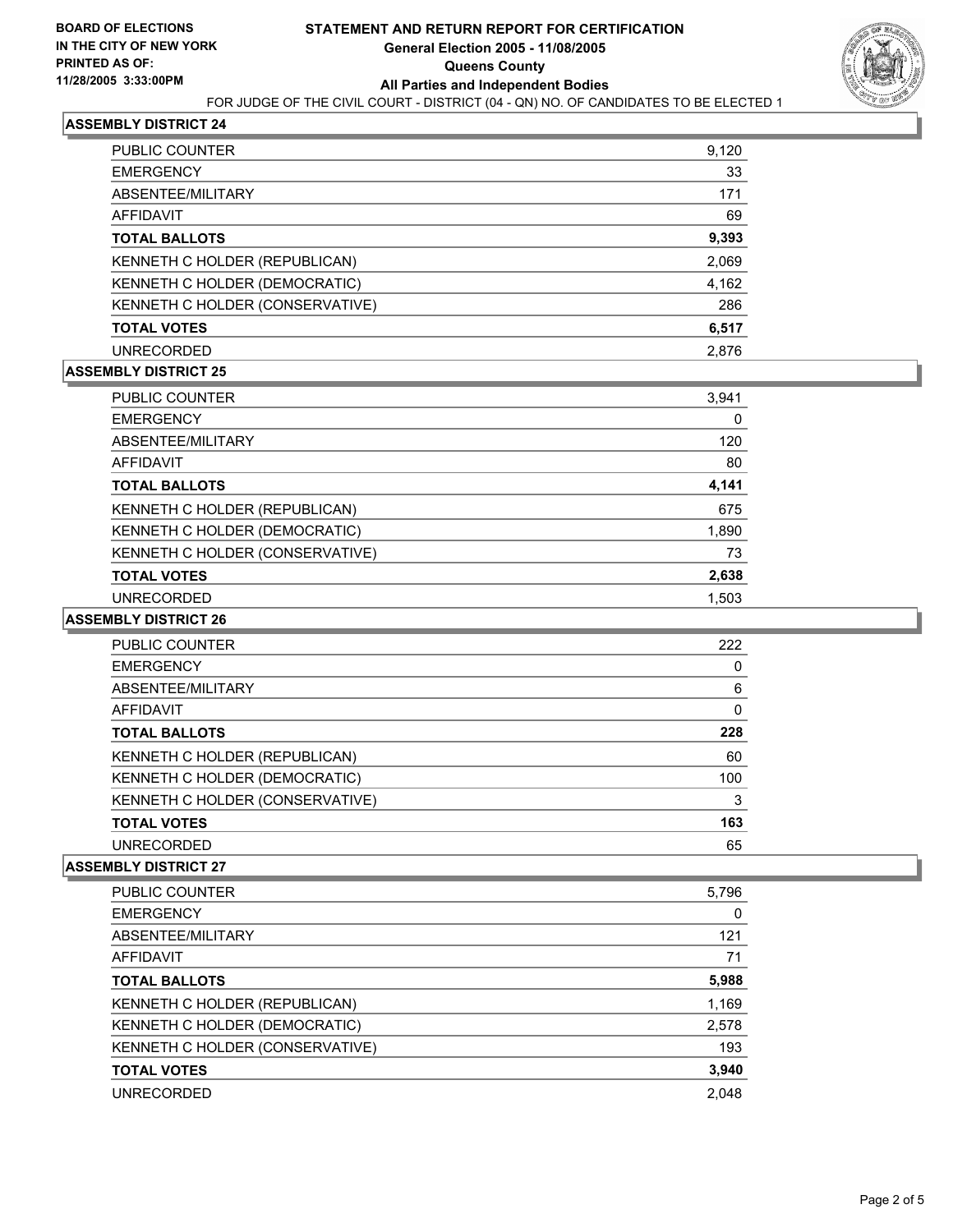#### **ASSEMBLY DISTRICT 28**

| PUBLIC COUNTER                  | 5,722 |
|---------------------------------|-------|
| <b>EMERGENCY</b>                | 0     |
| ABSENTEE/MILITARY               | 200   |
| <b>AFFIDAVIT</b>                | 70    |
| <b>TOTAL BALLOTS</b>            | 5,992 |
| KENNETH C HOLDER (REPUBLICAN)   | 1,238 |
| KENNETH C HOLDER (DEMOCRATIC)   | 2,842 |
| KENNETH C HOLDER (CONSERVATIVE) | 155   |
| <b>TOTAL VOTES</b>              | 4,235 |
| <b>UNRECORDED</b>               | 1.757 |

#### **ASSEMBLY DISTRICT 29**

| PUBLIC COUNTER                  | 18,015 |  |
|---------------------------------|--------|--|
| <b>EMERGENCY</b>                | 0      |  |
| ABSENTEE/MILITARY               | 312    |  |
| <b>AFFIDAVIT</b>                | 197    |  |
| <b>TOTAL BALLOTS</b>            | 18,524 |  |
| KENNETH C HOLDER (REPUBLICAN)   | 1,761  |  |
| KENNETH C HOLDER (DEMOCRATIC)   | 10,136 |  |
| KENNETH C HOLDER (CONSERVATIVE) | 158    |  |
| <b>TOTAL VOTES</b>              | 12,055 |  |
| UNRECORDED                      | 6.469  |  |

#### **ASSEMBLY DISTRICT 31**

| <b>PUBLIC COUNTER</b>           | 4,986 |
|---------------------------------|-------|
| <b>EMERGENCY</b>                | 56    |
| ABSENTEE/MILITARY               | 46    |
| AFFIDAVIT                       | 64    |
| <b>TOTAL BALLOTS</b>            | 5,152 |
| KENNETH C HOLDER (REPUBLICAN)   | 425   |
| KENNETH C HOLDER (DEMOCRATIC)   | 2,911 |
| KENNETH C HOLDER (CONSERVATIVE) | 44    |
| <b>TOTAL VOTES</b>              | 3,380 |
| <b>UNRECORDED</b>               | 1.772 |

#### **ASSEMBLY DISTRICT 32**

| 15,897 |
|--------|
| 21     |
| 187    |
| 176    |
| 16,281 |
| 995    |
| 8,510  |
| 113    |
| 9,618  |
| 6,663  |
|        |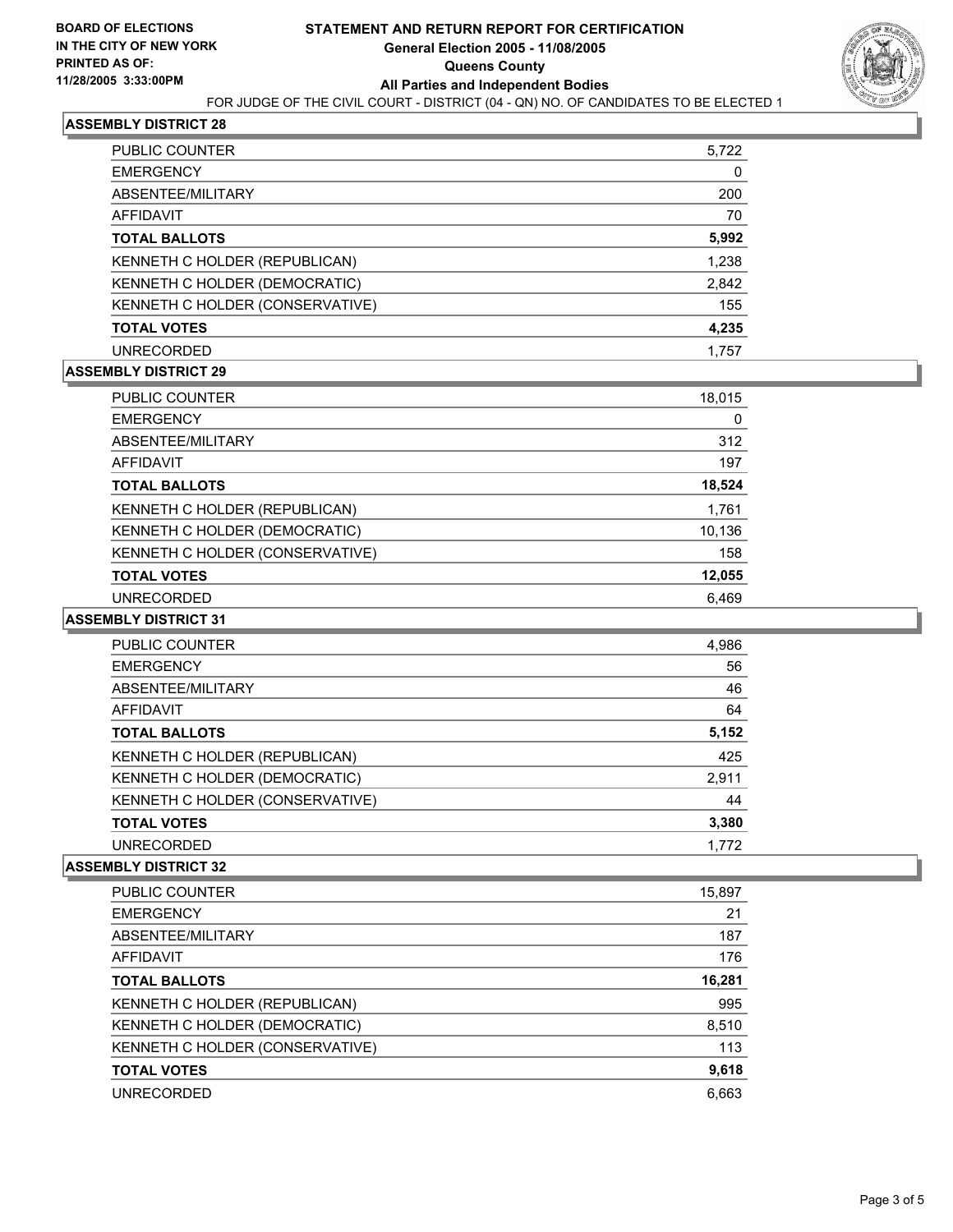

#### **ASSEMBLY DISTRICT 33**

| PUBLIC COUNTER                  | 19,635 |
|---------------------------------|--------|
| <b>EMERGENCY</b>                |        |
| ABSENTEE/MILITARY               | 208    |
| AFFIDAVIT                       | 212    |
| <b>TOTAL BALLOTS</b>            | 20,062 |
| KENNETH C HOLDER (REPUBLICAN)   | 2,762  |
| KENNETH C HOLDER (DEMOCRATIC)   | 10,413 |
| KENNETH C HOLDER (CONSERVATIVE) | 329    |
| <b>TOTAL VOTES</b>              | 13,504 |
| <b>UNRECORDED</b>               | 6,558  |
|                                 |        |

#### **ASSEMBLY DISTRICT 38**

| PUBLIC COUNTER                  | 4,193 |
|---------------------------------|-------|
| <b>EMERGENCY</b>                |       |
| ABSENTEE/MILITARY               | 45    |
| <b>AFFIDAVIT</b>                | 65    |
| <b>TOTAL BALLOTS</b>            | 4,304 |
| KENNETH C HOLDER (REPUBLICAN)   | 909   |
| KENNETH C HOLDER (DEMOCRATIC)   | 1,680 |
| KENNETH C HOLDER (CONSERVATIVE) | 193   |
| <b>TOTAL VOTES</b>              | 2,782 |
| <b>UNRECORDED</b>               | 1.522 |